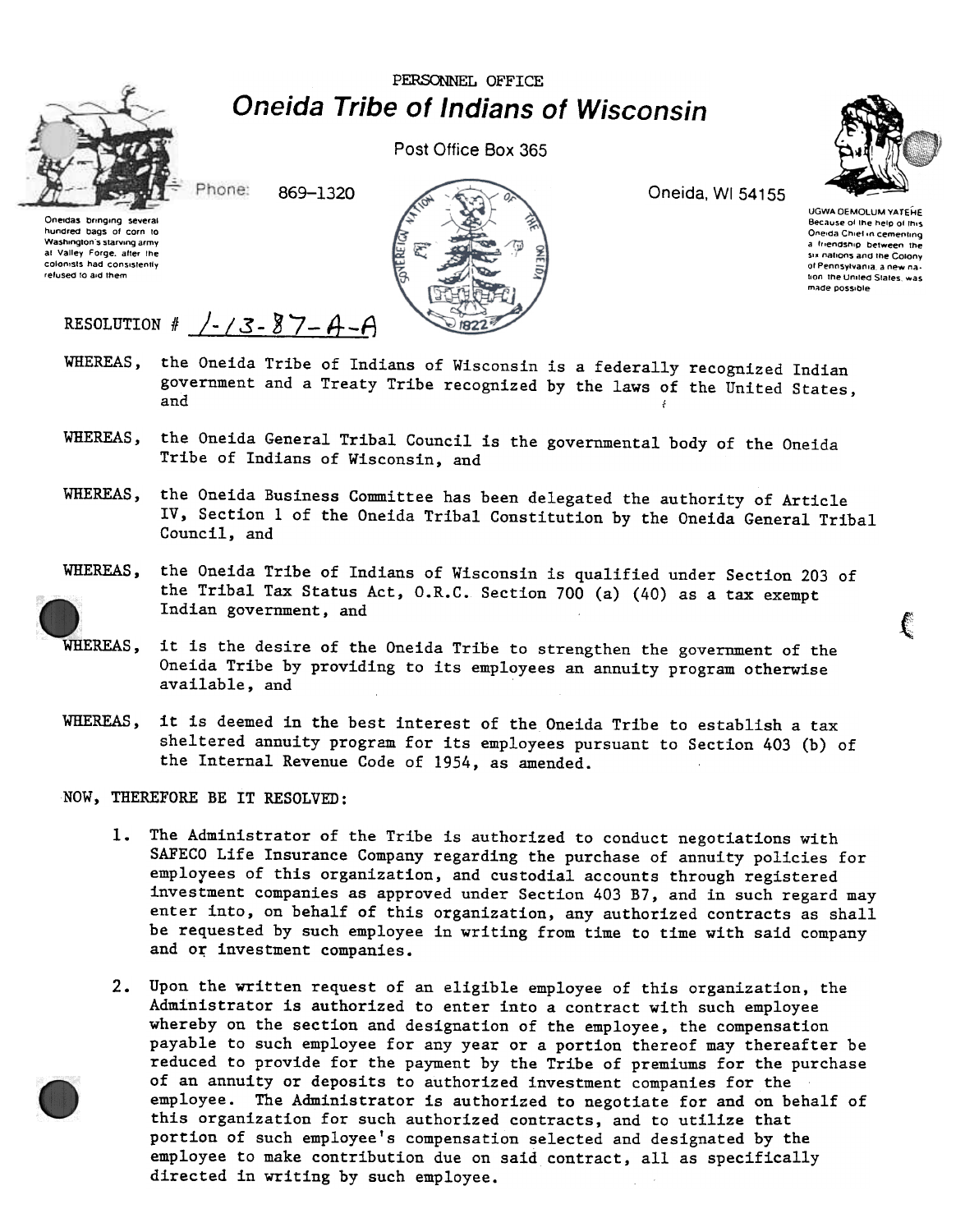### RESOLUTION NO.  $1 - 13 - 87 - A - A$ Page 2

- 3. The Administrator of the Tribe is hereby authorized to honor written requests from any eligible employee who desires the purchase of an annuity or authorized mutual fund, and is authorized to make and arrange for reduction from the compensation due such employee to make the contributions on such basis and on such terms and conditions as shall be elected by such employee. The employee making such request shall have the sole responsibility to determine that the contributions thus requested and the reductions made do not exceed those allowable by Federal and State law for such employee during the period or periods for which such reductions are requested.
- 4. All employees shall be eligible to make voluntary contributions to an approved tax sheltered annuity. All employees with one or more years of continuous service, during each year of which the employee was compensated for at least 400 hours of service, shall be eligible for contributions by the Tribe. The Tribe will contribute for all such employees an amount equal to a percentage of dollars provided for by reduction in compensation under Paragraph 2 or 3 above, by such employee under this tax sheltered annuity plan, less any withdrawals paid to the employee on a monthly basis up to a maximum of three (3%) of each such employee's compensation earned in the previous month.
- Employees may enter the plan initially on July 1, or January 1, dates only, by completing an enrollment form designating in advance the amount to be reduced from compensation. Participants may increase or decrease the reduction amount, as of a January 1 date only, by completing a new enrollment form. Participants may at any time cease contributions, but may not re-enter the plan until the following January 1.
- 6. In determining the amount which this organization and the employee are required to pay to the District Director of Internal Revenue under the Federal Insurance Contributions Act (Social Security), the compensation of each employee shall be deemed to include both the compensation payable in cash and the amount of the contribution for the tax sheltered annuity.
- 6. In determining the amount which this organization and the employee are required to pay to the District Director of Internal Revenue under the redeed to include both this original Insurance Contributions Act (Social Secu 7. The Administrator is directed and ordered to advise the employees that the Business Committee and this organization assume no responsibility or obligation and do not make any representation to any employee as to the Income Tax Treatment which may be accorded to an employee participating in the program. and that the responsibility of determining the Income Tax consequences is upon such employee. The Business Committee further orders said.Administrator to advise such employees that they should secure the opinion of qualified attorneys practicing in the field of taxation. should such employee desire assurance about deferred income taxation.
	- 8. The Tribe expects to maintain this program indefinitely, but does retain the right to amend or discontinue the plan at any time. The fiscal year shall be January 1 through December 31.